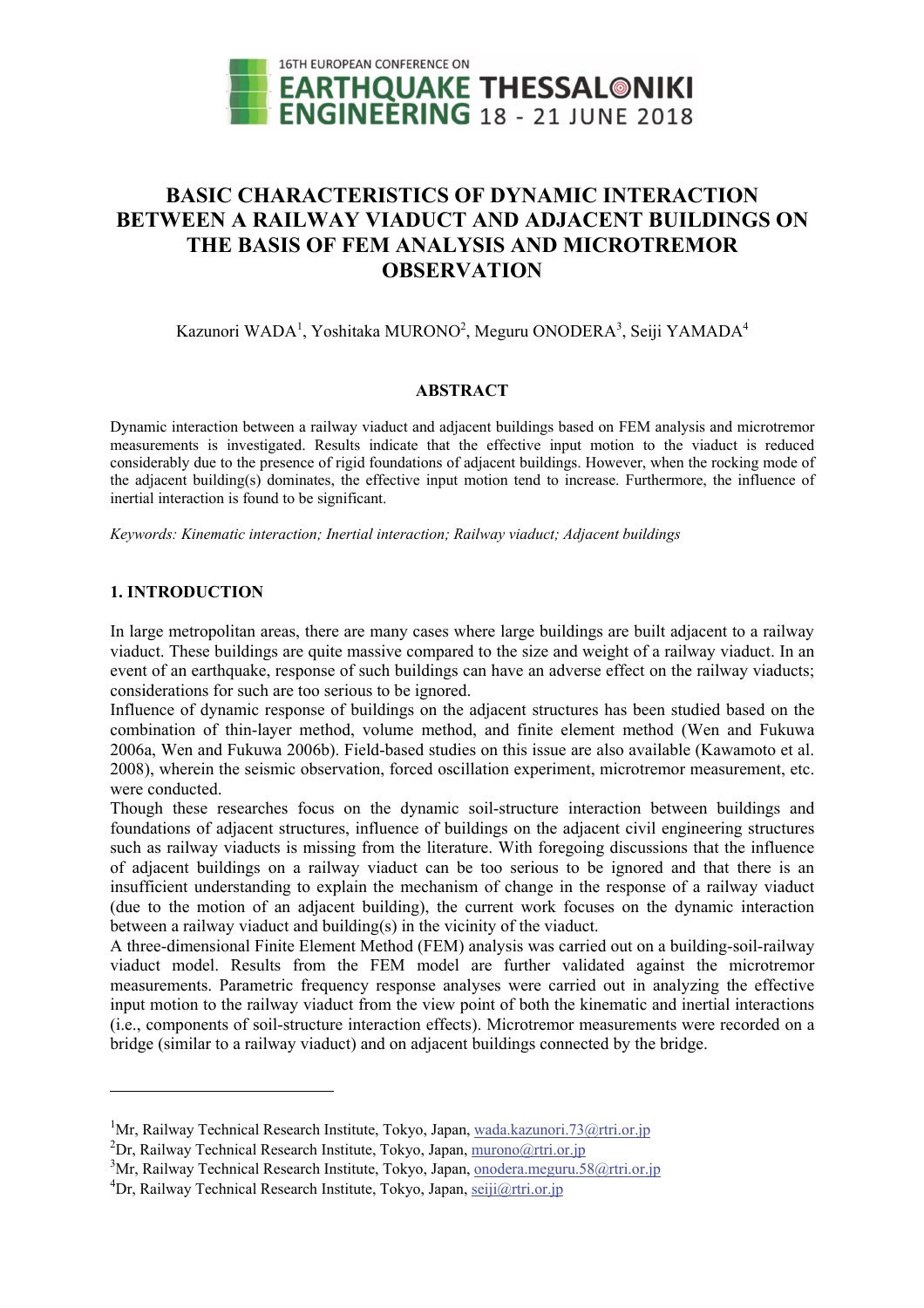

Figure. 1 Overview of the analysis model

| Table 1 List of specifications for the structures |  |
|---------------------------------------------------|--|
|---------------------------------------------------|--|

| (a) Railway viaduct |                          |                                         |  |  |  |
|---------------------|--------------------------|-----------------------------------------|--|--|--|
|                     | Sectional<br>area $(m2)$ | Sectional<br>secondary<br>moment $(m4)$ |  |  |  |
| Column              | 5.90                     | 1.49                                    |  |  |  |
| Pile                | 0.785                    | 0.049                                   |  |  |  |
| (b) Building        |                          |                                         |  |  |  |
|                     |                          |                                         |  |  |  |
|                     | Sectional<br>area $(m2)$ | Sectional<br>secondary<br>moment $(m4)$ |  |  |  |
| Column              | 0.020                    | $2.37\times10^{5}$                      |  |  |  |

| Table 2 Analyzed cases |                  |              |            |             |  |
|------------------------|------------------|--------------|------------|-------------|--|
| Case                   | $\alpha_{\rm m}$ | $\alpha_{k}$ | $V_s(m/s)$ | Memo        |  |
| Case <sub>0</sub>      |                  | 0            | 100        | No building |  |
| Case1                  |                  |              | 100        |             |  |
| Case2                  |                  |              | 100        | Basic case  |  |
| Case3                  | 10               |              | 100        |             |  |
| Case4                  | 10               | 10           | 100        |             |  |
| Case <sub>5</sub>      | 10               | 10           | 50         |             |  |
| Case <sub>6</sub>      | 10               | 10           | 200        |             |  |
|                        |                  |              |            |             |  |

## **2. OVERVIEW OF THE FEM ANALYSIS**

Figure 1 shows the overview of a three-dimensional FEM model. Table 1 shows the specifications of the railway viaduct and the building employed in the model. Specifications of the building and the viaduct are based on literatures Architectural Institute of Japan (2015) and Railway Technical Research Institute (2001), respectively. Distance between footing centers of the 10-story building and the railway viaduct is 15 m. Foundations for both the building and the viaduct are pile foundations. Thickness of the single-layered sub-surface layer is 40 m with the elastic shear wave velocity (*Vs*) of 100 m/s. Thickness of the bed-rock layer, on the other hand, was modelled to be 5 m with the elastic shear wave velocity 400 m/s. Structures were modelled as beam elements while the soil was modelled as solid elements. Mass of the viaduct was ignored and it's over ground component was not modeled in order to evaluate the effective input motion. To be noted is that as this work focuses on understanding the fundamental behaviors, all elements were modelled to behave linearly (i.e., linear elastic model). Soil and structures are connected with rigid beam elements; possible separation of piles from the soil is ignored.

Table 2 shows the analyzed cases. Coefficients  $\alpha_m$  and  $\alpha_k$  show magnifications of the mass of the building and the rigidity of the over ground component of the viaduct against the set values for a basic case (Case 2). Additionally, Case 0 (where no adjacent building exists), is considered for comparison purposes. As for the analysis, frequency response analysis was carried out with respect to the base input condition; vibration frequencies were set at an interval of 0.05 Hz and the frequency response function of each position with respect to the base position was calculated. Damping for each element was considered to be 5%.

# **3. DYNAMIC INTERACTIONS BASED ON FEM**

#### *3.1 Influence of kinematic interaction*

Fig. 2 shows the response ratios of the viaduct footing with respect to the free-field ground for Cases 0 and 1. In Case 0, where no building is present, only the input loss effect appears for the viaduct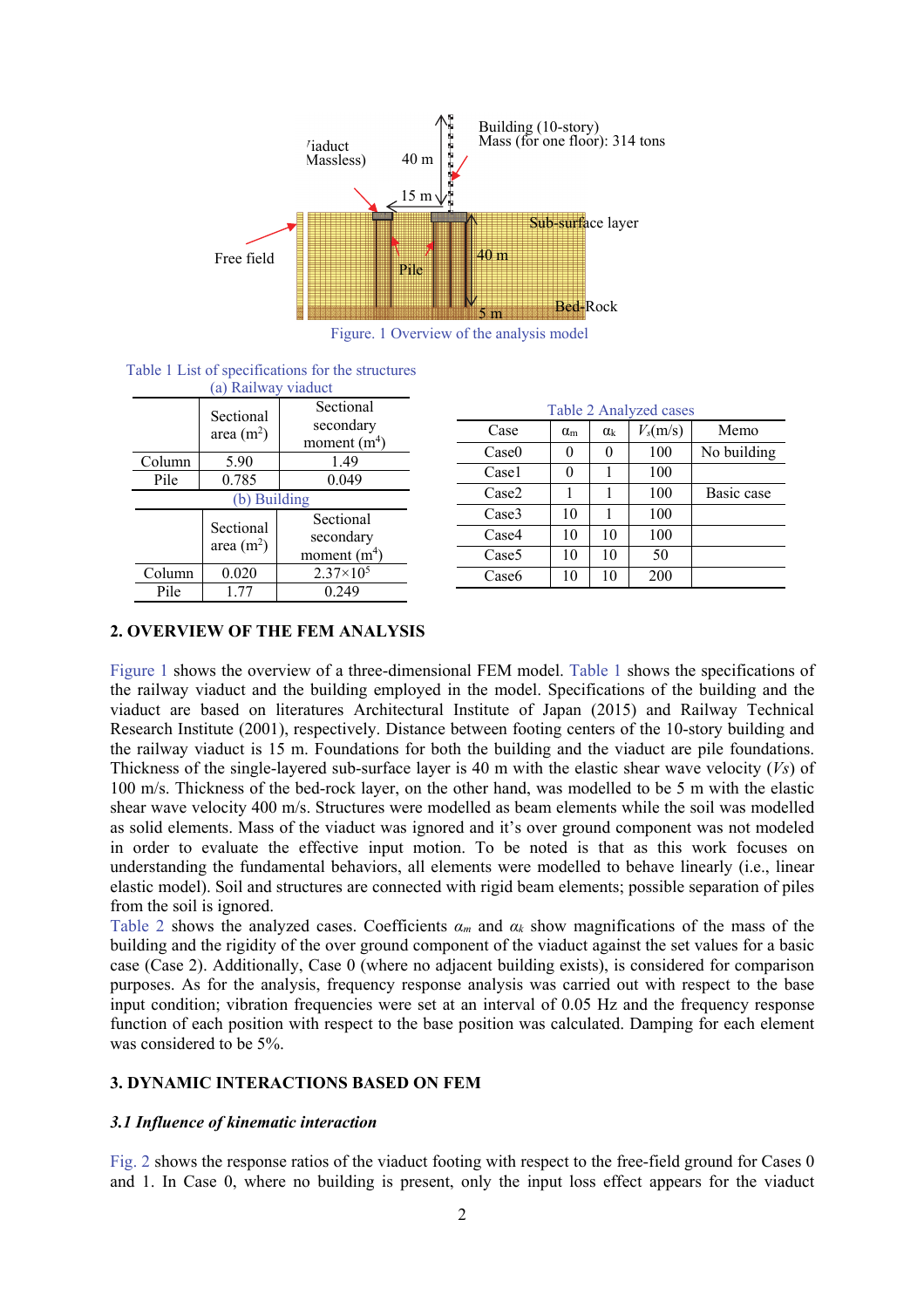

Fig. 2 Difference in effective input motion to the viaduct due to rigidity of the foundations of the building





Fig. 5 Difference in effective input motion to the viaduct due to soil stiffness

foundation after the second and subsequent modes of the free field. On the other hand, Case 1, where a massless building is present, shows that in the second to fourth modes of the free field with frequencies of 2 to 5 Hz, response of the viaduct footing is significantly reduced compared to that of the Case 0. This indicates that the building's rigid foundation resulted in having some impact in restricting the soil deformation, reducing the effective input motion to the viaduct.

## *3.2 Influence of inertial interaction*

Fig. 3 shows the response ratios of the viaduct footing with respect to the free field ground for Cases 1 through 4. In Case 2, the response ratio is almost the same as that in the Case 1 where the building is massless in every mode including the first mode (frequency of about 0.5 Hz). On the other hand, in Case 3 where only the mass of the building is significant, response of the soil (frequency of about 2 Hz) in the second mode decreased. Also, in the Case 4 where the mass and rigidity of the building are significant, response of the ground decreases in the second mode. Additionally, response of the building increases in the first mode (frequency of about 0.18 Hz). Fig. 4 shows the mode shape of the building at the first natural frequency for Cases 2 and 4. In Case 2, the shear deformation mode of the building becomes dominant (Fig. 4 (a)) that results in restricting the propagation of vibrations to the surrounding soil, thereby lowering the influence on the viaduct. In Case 4, on the other hand, the rocking mode of the building becomes dominant (Fig. 4 (b)), allowing the propagation of vibrations to the surrounding soil and thereby leading to an additional input motion to the viaduct; the response of the viaduct increases. Moreover, the decreasing trend of the response of the ground at the second mode in Cases 3 and 4, as discussed under sub-section 3.1, is attributable to the influence from the restraint effect on soil deformation due to the rigidity of the building foundations. However, in Case 3, as an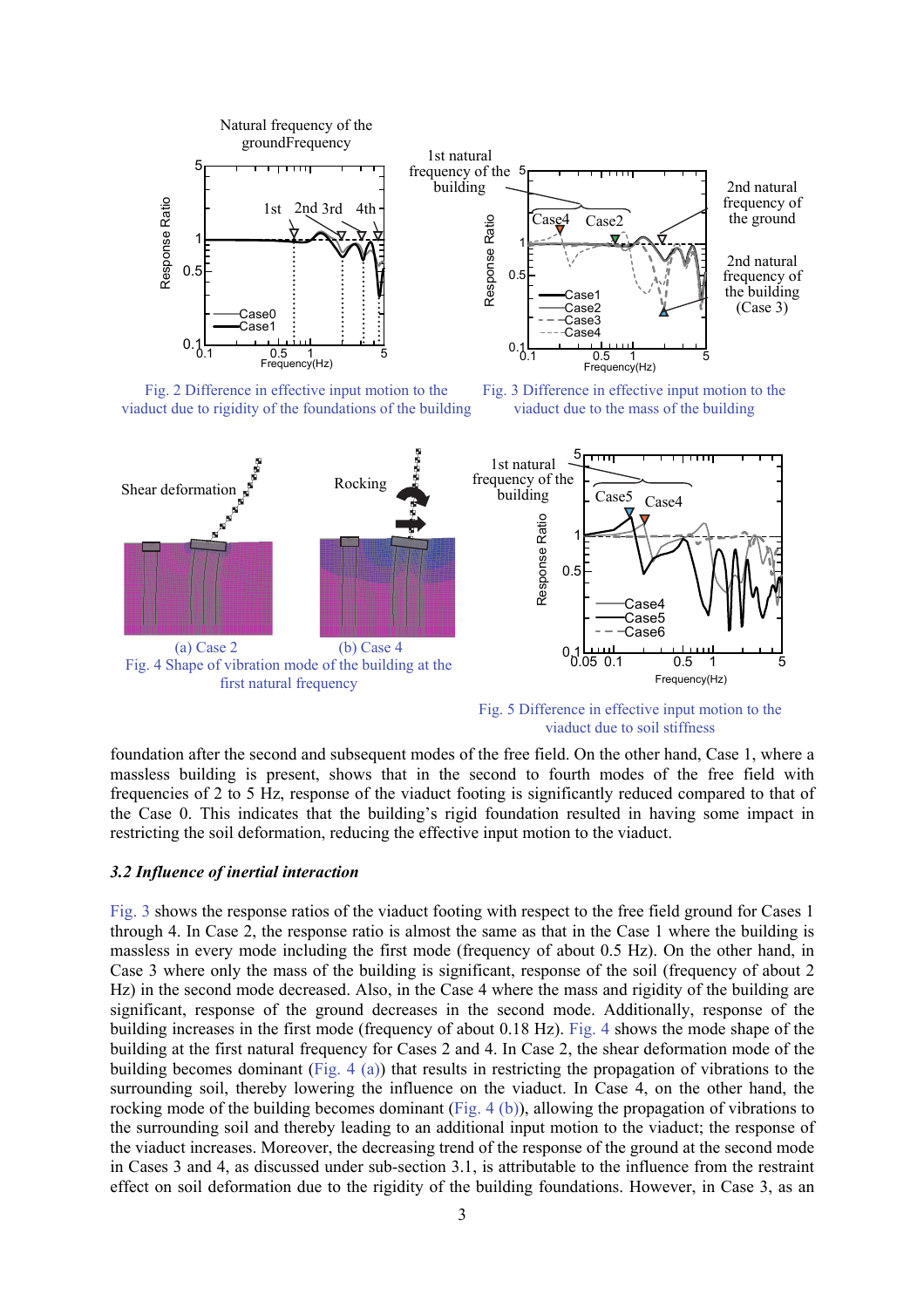

analogous trend develops in the building at the second mode within a similar frequency band, it is probable that the building acts as a mass damper in reducing the response against the vibration of the surrounding soil.

## *3.3 Influence of soil stiffness*

In order to see the influence on the effective input motion to the viaduct due to the soil stiffness, Fig. 5 shows the response ratios of the viaduct footing with respect to the free field ground for Cases 4 through 6. As a result, in the softer ground condition (Vs = 50 m / s, 100 m / s), kinematic interaction and inertial interaction due to the existence of the building described in 3.1, 3.2 remarkably appears. On the other hand, it does not appear clearly in the hard ground condition ( $Vs = 200$  m/s). From this, it can be seen that the smaller the soil stiffness is, the more likely the effective input motion to the viaduct is affected by the presence of the building.

### **4. OVERVIEW OF MICROTREMOR MEASUREMENT**

In order to confirm the effects of dynamic interactions between the viaduct and adjacent buildings, field-based microtremor measurements were carried out on the campus of Saitama University. A bridge connecting buildings at the second floor level was used as an observation object. Installation positions of the micrometer machines are shown in Fig. 6. Three scenarios were considered to evaluate responses: (a) no any adjacent building is present (section A-A'), (b) adjacent building is present on only one side (section B-B'), and (c) adjacent buildings are present on both sides (section C-C'). Micrometers were installed at the top of the connecting bridge  $(C_{ul}-C_{ul})$  and at the bottom end of the columns ( $C_{L1}-C_{L3}$ ). Moreover, micrometers were installed on the top floors of the buildings ( $B_1-B_3$ ) and on the ground  $(G_{B1}-G_{B3})$  in the close proximity to the buildings. Additionally, micrometers were installed on the free field  $(G_1)$  at a position far enough away from each sensor.

The observation and organization method is shown in Fig. 7.Measurement was conducted for 30 minutes with a sampling frequency of 200 Hz. Time history data of the measurement was divided into data units for every 20.48 seconds (resulting 4096 units), followed by calculation of Fourier amplitude spectrum for each unit. In addition, various response ratios discussed in detail under section 5 were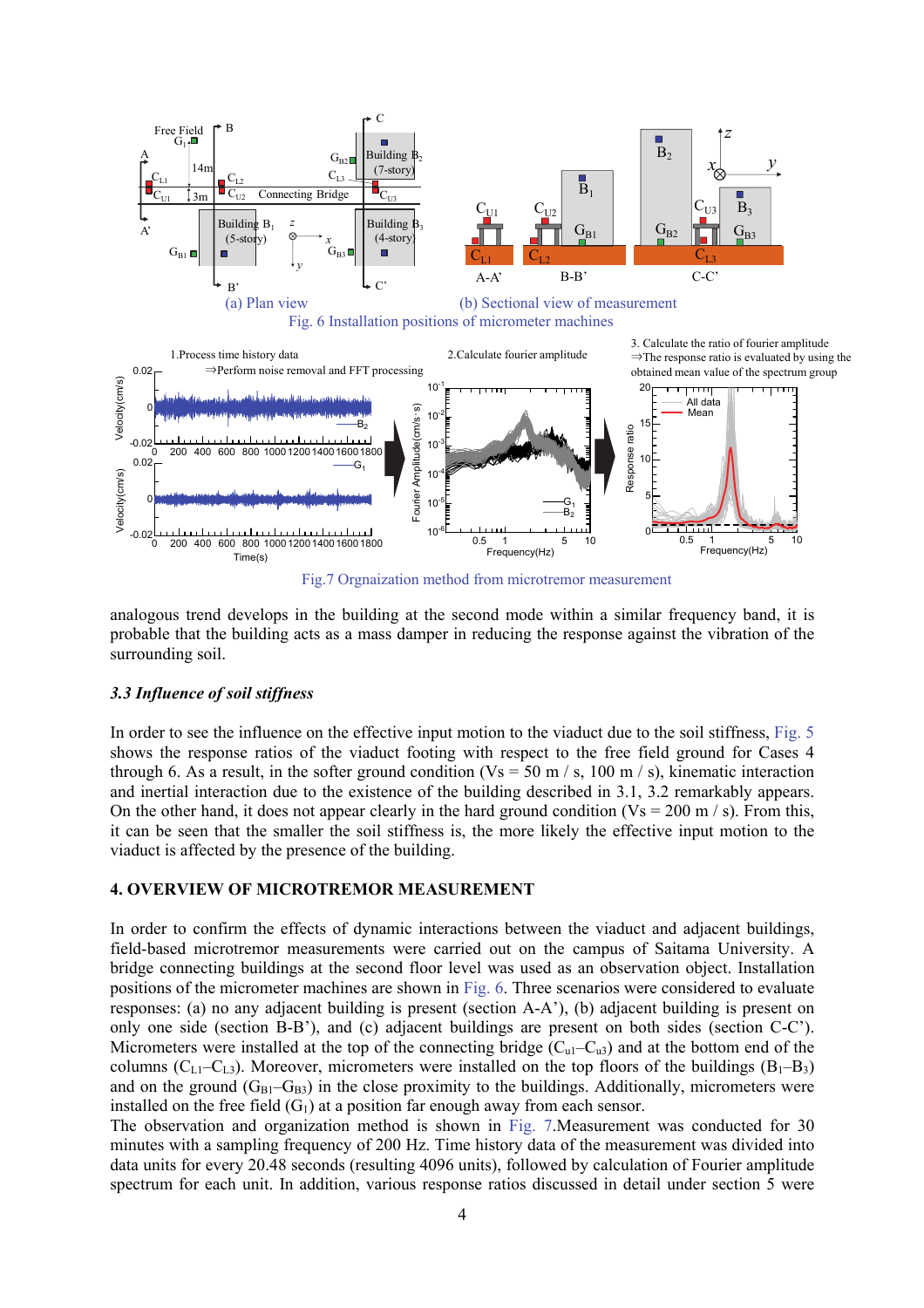

Fig. 8 Horizontal response ratio at the bottom of the connecting bridge with respect to the free field





Fig. 9 Horizontal response ratio at the top of the connecting bridge with respect to the free fieldFig.



Fig. 10 Horizontal response ratio on the top floor of the building with respect to the ground close to the building

Fig. 11 Vertical response ratio on the top floor of the building with respect to the free field

evaluated by using the obtained mean value of the spectrum group.

#### **5. DYNAMIC INTERACTIONS BASED ON MICROTREMOR OBSERVATION RESULTS**

#### *5.1 Influence of kinematic interaction*

Fig. 8 shows the response ratios in the horizontal direction (*y* direction as in Fig. 6 (a)) at the bottom of the connecting bridge with respect to the free field  $G<sub>1</sub>$ . The figure shows that the approximate value of response ratio at point  $C_{L1}$ , which has no adjacent building(s), is 1. This suggests that the input loss effect due to the connecting bridge itself is small. On the other hand, at point  $C_{L2}$  (adjacent to building  $B_1$ ), the response ratio decreases to a frequency of about 2 to 5 Hz. At point  $C_{13}$  (adjacent to buildings B2 and B3), the response ratio decreases to a frequency of about 2 Hz to 7 Hz. This can be attributed to the influence of the restraining effect on the soil deformation due to the presence of adjacent buildings. The response ratio of  $C_{L3}/G_1$ , on the other hand, decreases significantly than that of  $C_{L2}/G_1$ . It can be inferred that as the number of adjacent buildings increases, the influence from the restraint effect on soil deformation becomes pronounced; this seems to have an impact on the decrease in response ratio.

#### *5.2 Influence of kinematic interaction*

Fig. 9 shows response ratio in the horizontal direction (*y* direction as in Fig. 6 (a)) at the top of the connecting bridge with respect to the free field  $G_1$ . At point  $C_{U_1}$ , which has no adjacent buildings, and at point  $C_{U2}$ , which is adjacent to building  $B_1$ , almost the same behavior was observed. At point  $C_{U2}$ , even though the input loss effect due to building  $B_1$  is observed, the influence on the response of the top of the connecting bridge is limited. At both points, the predominant frequency is approximately 6 Hz and is considered to be the first natural frequency in the direction perpendicular to the bridge axis. In contrast, the figure indicates that point  $C_{U3}$ , which lies adjacent to buildings  $B_2$  and  $B_3$  shows a different trend. Specifically, (1) a peak is not detected with a frequency of around 6 Hz as in the case of the points  $C_{U1}$  and  $C_{U2}$ , and (2) the response ratio increases with a frequency of around 1.7 Hz. As in Fig. 8, considering that the input loss effect at point  $C_{L3}$  is particularly significant for frequency close to 4 Hz through 6 Hz, (1) is considered to be due to small input motion at the predominant frequency (6 Hz) of the connecting bridge. Although the input loss effect is confirmed at the point  $C_{12}$